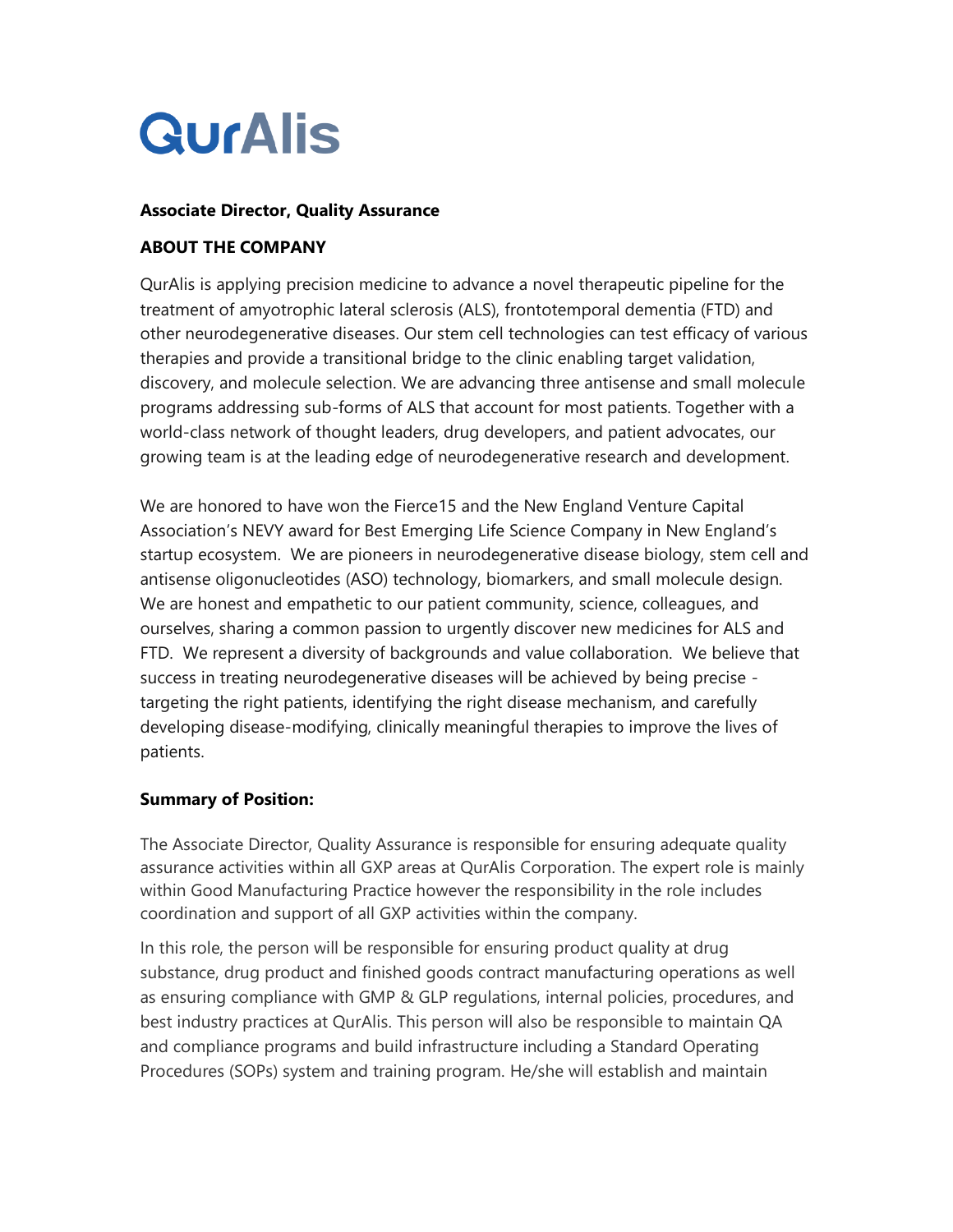vendor management and supplier qualification program, oversight of external GMP vendors (through appropriate Quality Technical Agreements (QTA), audits, SOPs etc.)

The individual must be well organized and have excellent oral and written communication skills to effectively interact with external manufacturers to ensure QurAlis quality compliance needs are met in a timely manner. This includes collaborative interactions such as due diligence, establishing and maintaining quality agreements, review of change controls, deviations, CAPA and metrics as well as providing support to build effective quality systems and supporting continuous improvement activities. This individual will work closely with CMOs, CMC, Regulatory, Clinical, Quality Systems, Validation and Supply Chain Operations teams to maintain drug product supply.

### **Primary Job Responsibilities:**

May include some or all of the following:

- Develop, implement, and monitor quality management programs, policies and procedures to ensure compliance with cGMP standards, FDA, EMA and other regulatory requirements
- Facilitate a robust and efficient Quality System including site change control and deviation process
- Timely and compliant disposition of intermediate Drug Substance, Drug Product and Finished Goods to support clinical requirements. This will include review and approval of master production records, product specification, executed batch records, and all non-conformances
- Ensure all contract manufacturing deviations, out-of-specifications, and complaints are thoroughly investigated, proper corrective measures are implemented and monitored
- Design, develop and lead efforts for QA oversight of the manufacture of preclinical, clinical, and commercial DS, DP and FDP at CMOs in partnership with Technical Operations, QC, Supply Chain and other functions
- Oversee internal and external GMP audits and serve as the internal advisor on GxP compliance
- Implement, support, and oversee a document control system, including document review, approval, release, and archiving activities
- Develop, continuously assess, and revise interactive training curricula for New Hire Onboarding, annual training as well as all other departmental training needs as necessary to ensure compliance to training program
- Support training execution for GxP trainings, new hire onboarding, train the trainer, etc. and create quiz/exam for training items as requested by the users
- Manage training schedules, maintain GxP training records, and provide general administration support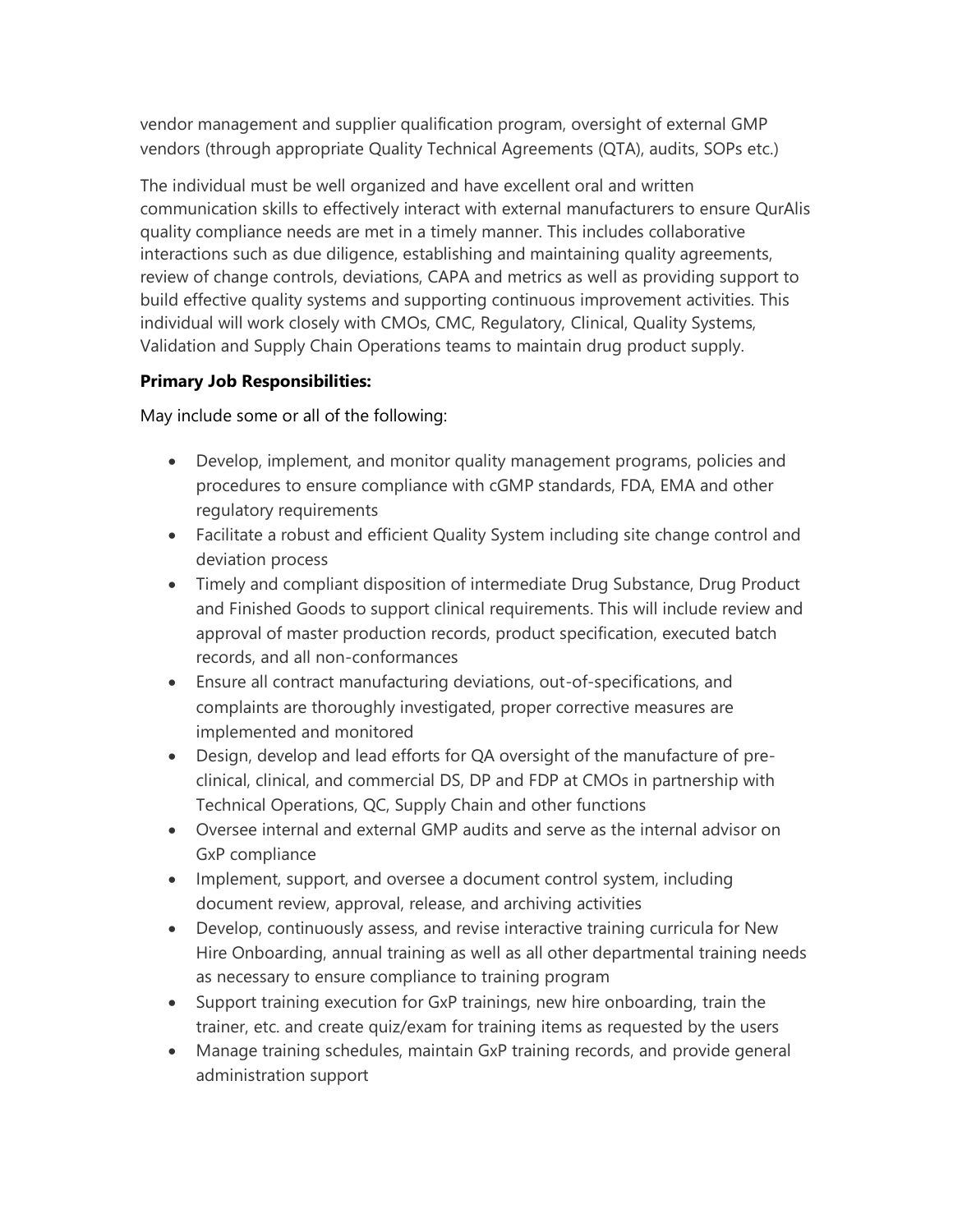- Ensure training compliance with internal SOPs, policies, and applicable regulations and ensure all training records and reference documents are tracked
- Identify and communicate any gaps, needs, and plans of action for training curricula improvements to training manager
- Develop and implement contemporary, phase-appropriate quality practices that ensure quality compliance and continuous improvement
- Lead interactions with senior management and internal and external customers to negotiate actions impacting supply of quality product to patients from early development stages to on-going commercial operations
- Author/Review INDs and other relevant regulatory dossier sections based on area(s) of knowledge and expertise. Strategize responses to regulatory questions during the review period and product lifecycle
- Design, develop, and review CMC QA standards. Own, Review and support deployment of Quality Standards
- Ensure activities and deliverables are in compliance with FDA, EMA and local regulations and guidance, ICH guidelines, QurAlis policies, SOPs and industry best practices

## **Minimum Qualifications Required:**

- 8+ years of relevant industry experience, with experience in a QA function. At a minimum bachelor's degree with an advanced technical/science degree preferred
- In depth understanding of GMP, GLP and industry specific guidelines for compliance. Experience with phase appropriate application of quality management systems and requirements initially focusing on pre-clinical and clinical phases of development
- Experience in setting up QMS is highly desired
- Demonstrate quality mindset and ability to influence across the entire organization.
- Proficient in risk assessment and root cause analysis tools.
- Good interpersonal skills plus the ability to work in a diverse working community
- Excellent written and verbal communication skills
- Ability to work independently and as part of a team in a fast-paced environment
- Demonstrated ability to juggle multiple competing tasks and demands
- Strong attention to detail

Please send resume with cover letter to careers@quralis.com

*QurAlis is committed to equal employment opportunity and non-discrimination for all employees and qualified applicants without regard to a person's race, color, gender, age, religion, national origin, ancestry, disability, veteran status, genetic information, sexual orientation or any*